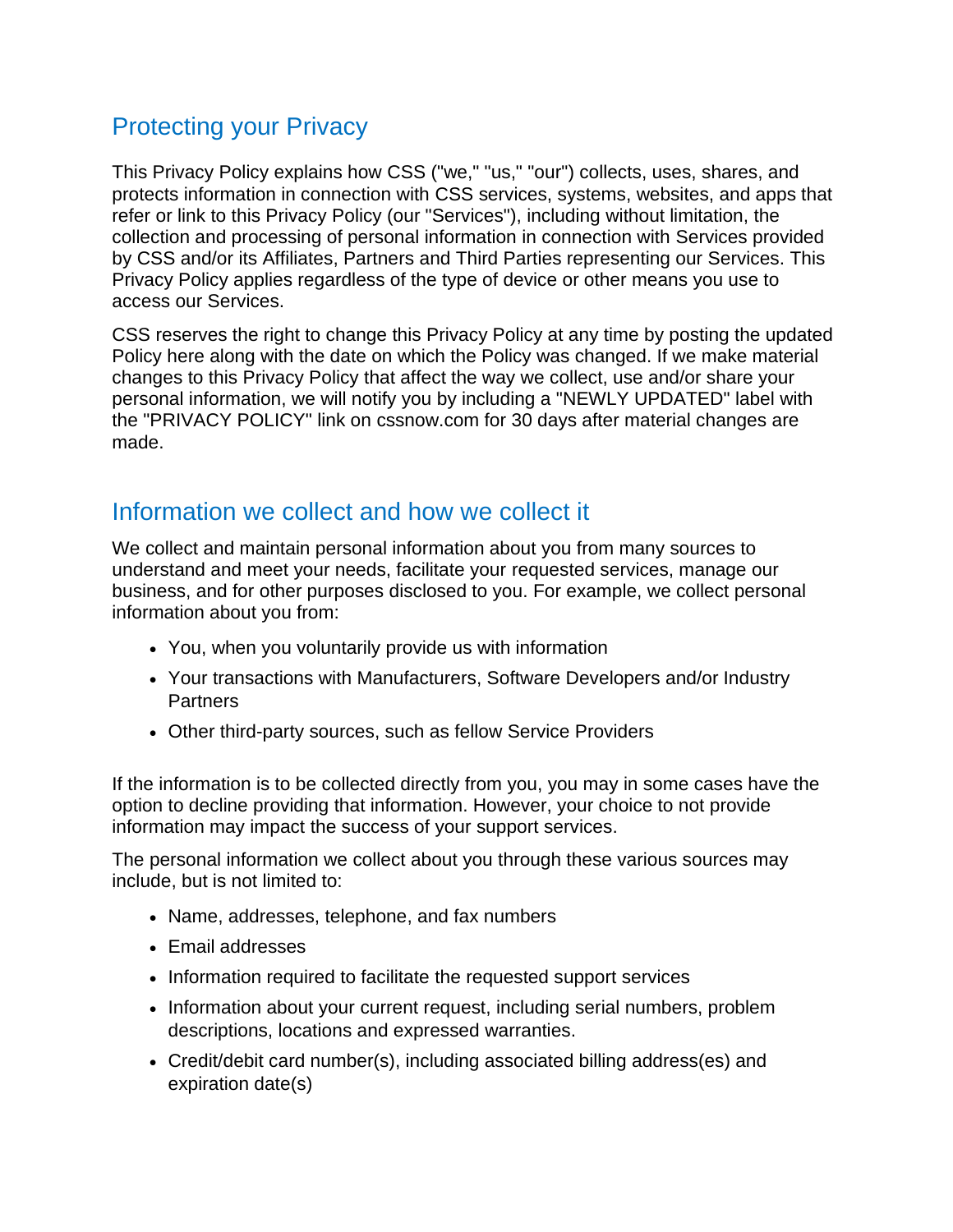- Technical information such as your preferred browser type, IP address, type of operating system you use, login credentials for diagnosis purposes.
- When you send us an email or online service request, we will retain the content of the inquiry, your email address or any contact information you provide, and our response in order to handle any follow-up questions you may have. We also use this information to measure how effectively we address your concerns.
- Individuals contacting us on behalf of Corporate Contract will be asked for information on the Company; Company name, address and your corporate affiliation along with your title, work address and contact information.

# Support Services Information

CSS creates a record for each service request that involves diagnosis thru solution.

When you request service from CSS, we will collect and store information about your request and transaction whether you came to us from a manufacturer, corporate contract, word-of-mouth, or any other channel. CSS will also collect and store information about changes to your support services, including a cancellation or failure to follow thru on your service request.

If you request services for someone else, we may collect your billing information but may communicate with the customer directly about their services.

## Sensitive personal [information](https://www.aa.com/i18n/customer-service/support/privacy-policy.jsp#sensitivepersonalinformation)

To the extent that the personal information we collect constitutes sensitive personal information under applicable law, CSS will collect and process this sensitive personal information within the limits provided by applicable law. Where required by law, CSS will seek your specific consent before processing sensitive personal information.

Some examples of this type of information include:

• You have chosen to provide such information to use or it has been passed onto us by a third party such as a manufacturer or another service provider with which you worked with previously.

# [Automatically](https://www.aa.com/i18n/customer-service/support/privacy-policy.jsp#automaticallycollected) collected information

When you request our services, we may receive technical information such as your browser type, the type of operating system you use, your geolocation and pages visited on our website. CSS gets this information from website analytic tools and utilizes this information to improve our services.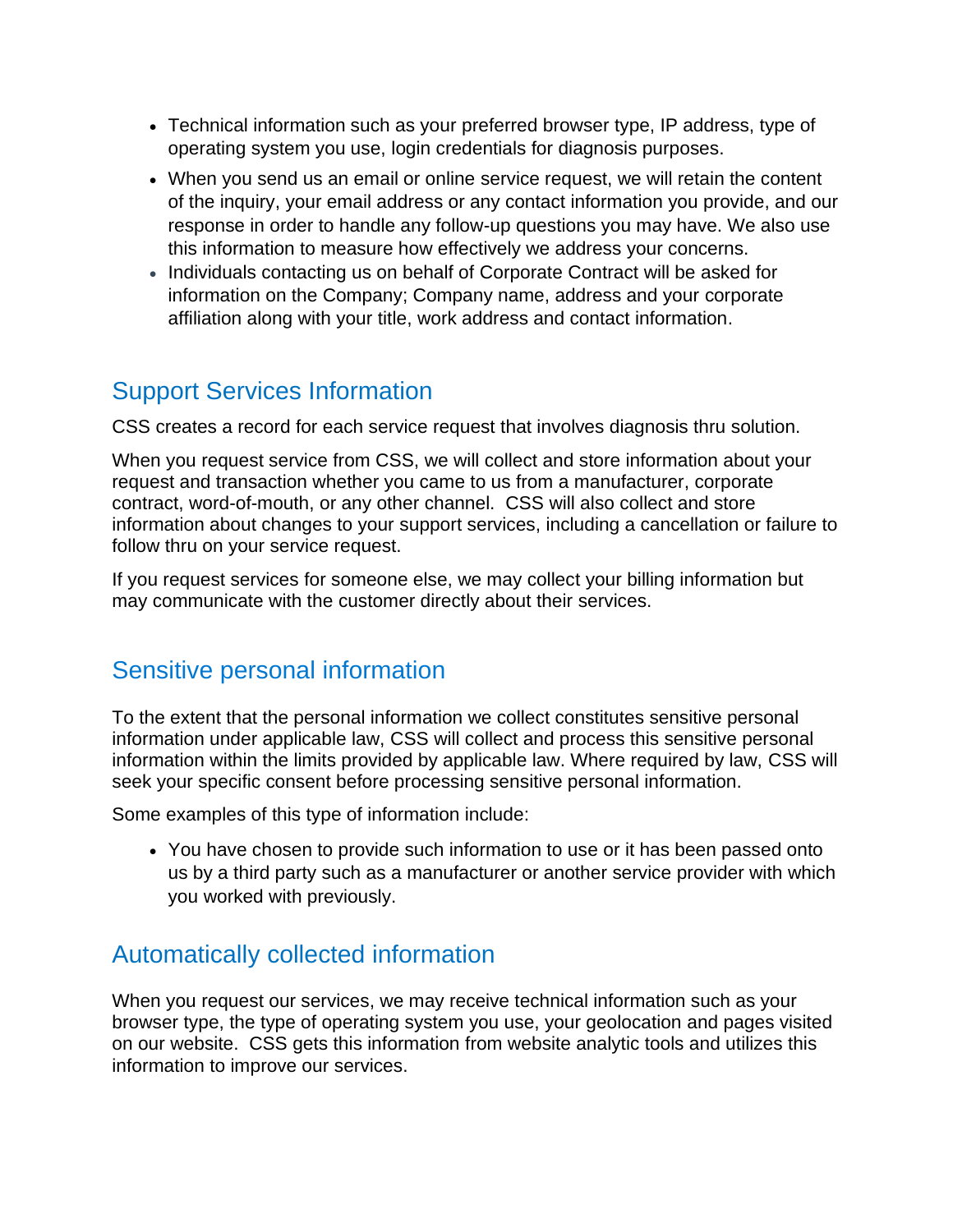# [Information](https://www.aa.com/i18n/customer-service/support/privacy-policy.jsp#informationcollected) collected by third parties on our Services

Some of the content, advertising and functionality of our Services may be provided by third parties, including third parties that are not affiliated with us. As noted above, these third parties may collect or receive technical information about your use of our Services through the use of cookies, pixel tags, web beacons, and other technologies, and this information may be collected over time and combined with information collected on different websites and online services.

For example, some of our offerings and services may be found on social media or other third-party plug-ins (such as Facebook's "Like" button) that enable you to comment and share things you find on our services with your social network. The providers of these plug-ins may be able to collect information about you even if you do not click on or otherwise interact with the plug-in or widget, regardless of whether you have an account or other relationship with these social networks and third parties. If you use social network tools or visit social networking sites, you should read their privacy disclosures to learn what information they collect, use, and share.

# How your [information](https://www.aa.com/i18n/customer-service/support/privacy-policy.jsp#howyourinformation) will be used

### Our Services

We use your personal information to complete transactions and fulfill requests for our products and services. For example, we require you to provide personal information when making a service request. We may also use personal information to verify your identity when payment for our services is required.

### Administrative, marketing, analytical purposes

In addition to processing, confirming and fulfilling the services or products you request, CSS may use personal information for administrative, analytical, and marketing purposes such as employee training, information systems management, accounting, billing and audits, credit card processing and verification and/or customer-relations correspondence. CSS also uses personal information to identify, develop and market products and services that we believe you will value, in accordance with applicable laws. Where we are required by applicable law, we will seek your consent prior to sending you communications for marketing purposes. More specifically, we may use your personal information for the following purposes:

- Business purposes and communication: To provide services or information you requested, to communicate with you for business or customer service reasons, or for other such reasons such as changes to our policies or in response to your inquiry
- Financials transaction management: To facilitate payment for services or provide refunds
- Legal and regulatory obligations: To comply with legal, regulatory, or fiscal obligations, or in connection with litigation or an internal investigation or audit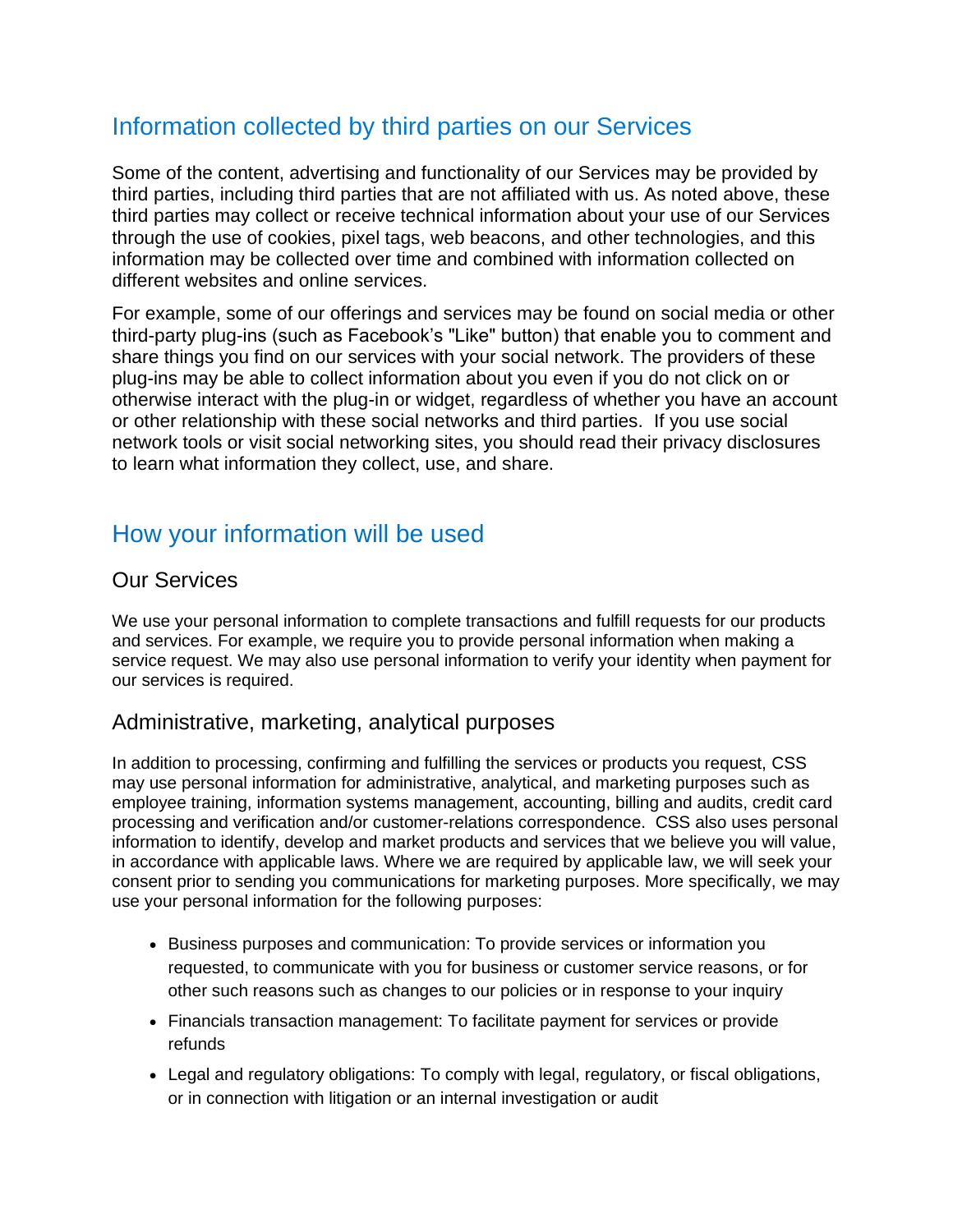- Improve our operations: To improve our service offerings
- Marketing and analytics: To perform data analyses and other processing for marketing purposes
- Site maintenance: To improve content, functionality, and usability of our sites and to offer opportunities to participate in surveys and provide feedback to us
- Security management: To secure premises, assets, and information
- Third party requests: To respond to and comply with outside requests initiated by you, as well as in response to legal requests
- Audit and controls: To evaluate internal controls and audits for compliance (including those conducted by CSS's internal and external audit service providers)

There are security cameras in and around our facilities, which are used for these purposes:

- to prevent and detect crime
- to protect the health and safety of CSS's customers and employees
- to manage and protect CSS's property and the property of others and
- for quality assurance purposes

## Data security and [integrity](https://www.aa.com/i18n/customer-service/support/privacy-policy.jsp#datasecurity)

We take reasonable and responsible measures to protect the personal information you provide to us.

CSS uses reasonable technical, administrative, and physical measures to protect your personal information from loss, interference, misuse, unauthorized access, disclosure, alteration or destruction, both during transmission and once we receive it. We also maintain reasonable procedures to help ensure that such data is reliable for its intended use and is accurate, complete and current. When your personal information is shared, CSS will take a reasonable approach to prevent the unauthorized use of personal information.

Please note, however, that while CSS attempts to safeguard your personal information, no method of transmitting or storing electronic information is ever completely secure, and thus we make no warranty, express, implied, or otherwise, that your information will never be accessed, used or released in a manner that is inconsistent with this Privacy Policy. IN NO EVENT SHALL WE BE LIABLE FOR ANY DAMAGES (WHETHER CONSEQUENTIAL, DIRECT, INCIDENTAL, INDIRECT, PUNITIVE, SPECIAL OR OTHERWISE) ARISING OUT OF, OR IN ANY WAY CONNECTED WITH, A THIRD PARTY'S UNAUTHORIZED ACCESS TO YOUR INFORMATION, REGARDLESS OF WHETHER SUCH DAMAGES ARE BASED ON CONTRACT, STRICT LIABILITY, TORT OR OTHER THEORIES OF LIABILITY, AND ALSO REGARDLESS OF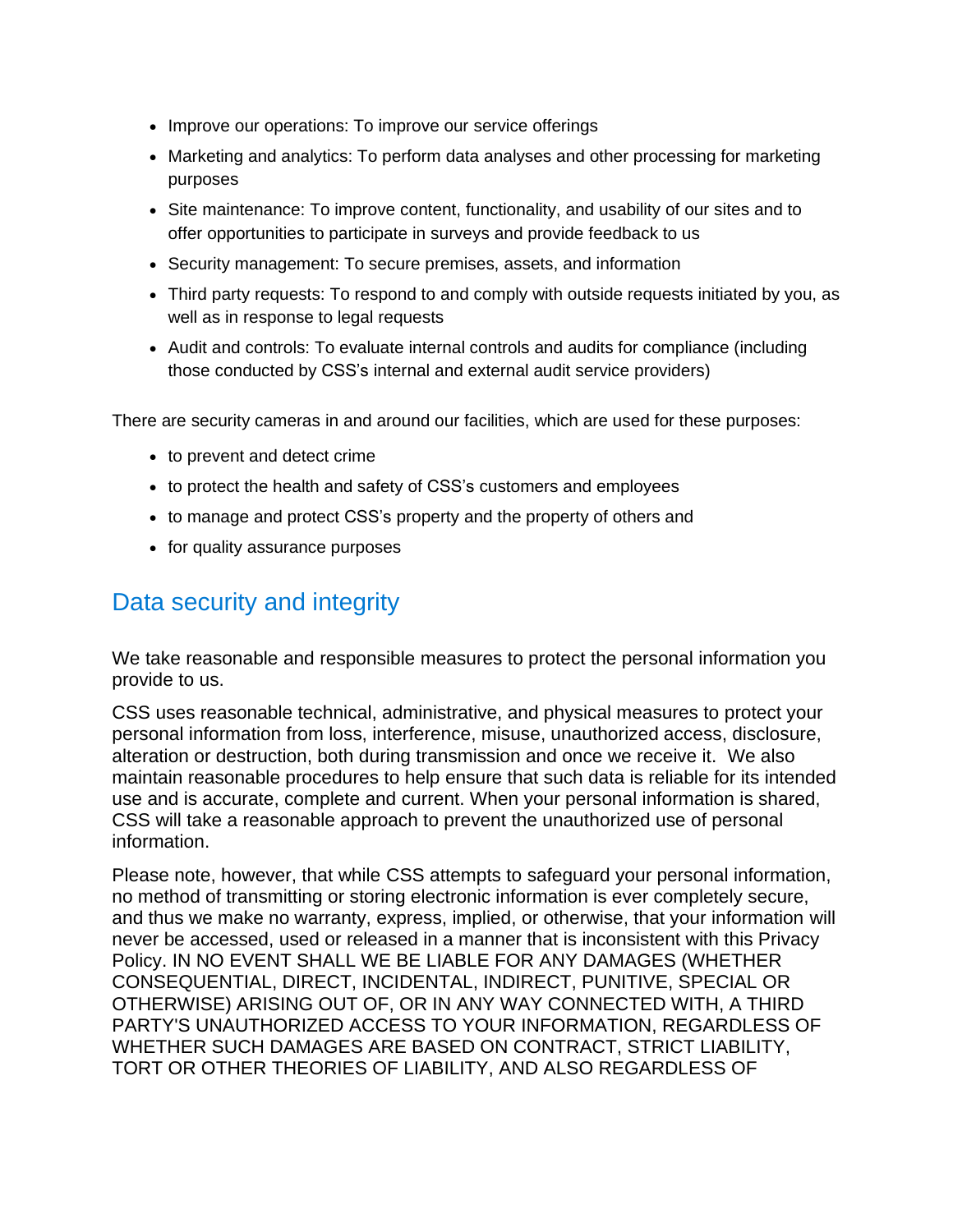#### WHETHER WE ARE GIVEN ACTUAL OR CONSTRUCTIVE NOTICE THAT DAMAGES WERE POSSIBLE, EXCEPT AS PROVIDED UNDER APPLICABLE LAWS.

### Data [retention](https://www.aa.com/i18n/customer-service/support/privacy-policy.jsp#dataretention) policy

Your personal information will be retained only for so long as reasonably necessary for the purposes set out above, considering criteria such as applicable rules on statute of limitations, legal requirements and for the receipt of our services.

### With whom your [information](https://www.aa.com/i18n/customer-service/support/privacy-policy.jsp#withwhom) will be shared

#### General

CSS does not share personal information with third parties except as stated in this Privacy Policy. We may disclose information with certain third party companies with which we have a business relationship and/or affiliation (i) to assist in providing the products and services you have requested; and (ii) for administrative and analytical purposes.

For instance, we may disclose or share information about you to:

• third parties to fulfill the requested services such as manufacturers, software developers and/or industry partners.

In the event we undergo a business transition involving another company, such as a merger, corporate reorganization, acquisition, the lease or sale of all or a portion of our assets, or in the event of bankruptcy, information that we have collected from or about you or your devices may be disclosed to such other entity as part of the due diligence or business integration process and will be transferred to such entity as one of the transferred assets.

### [Obtaining](https://www.aa.com/i18n/customer-service/support/privacy-policy.jsp#obtainingconsent) and handling your consent

This Privacy Policy is not a contract. CSS will seek to obtain your additional consent where required by applicable law.

# [Application](https://www.aa.com/i18n/customer-service/support/privacy-policy.jsp#locallaws) of local laws

Where required by local law, you may have the right to access, request a copy of, update, transfer or restrict the processing of, or request that we delete your personal information. You may also have the right to object to our processing of your personal information. To exercise these rights please email us at support@cssnow.com. When